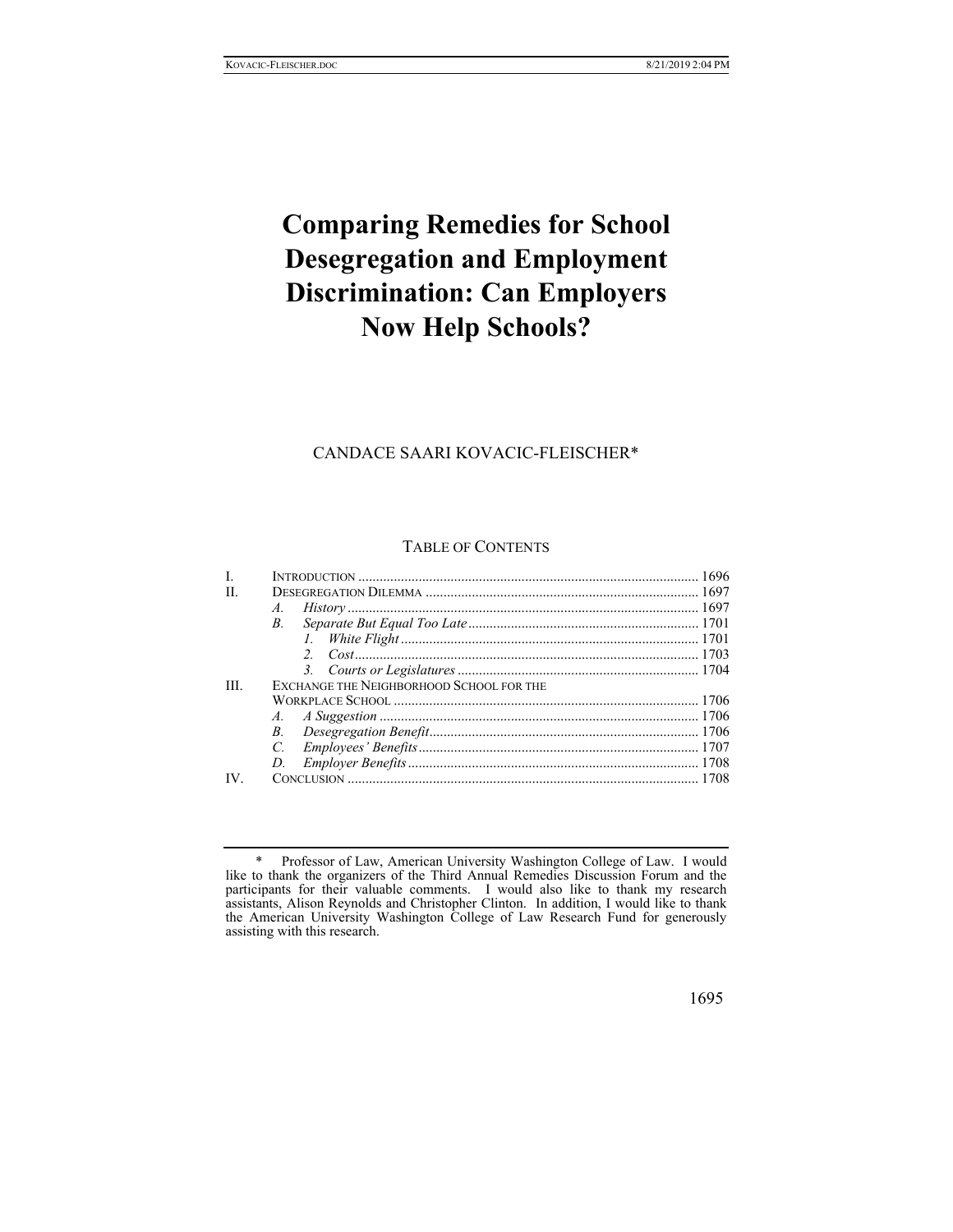#### I. INTRODUCTION

Ten years after the Supreme Court decided *Brown v. Board of Education*, 1 now a symbol of the beginning of the end of racial discrimination, Congress passed Title VII of the Civil Rights Act of 1964.<sup>2</sup> Title VII opened the workplace to all races and women in ways that had not previously existed. While discrimination in the workplace has not disappeared in the forty years since Title VII's enactment, one sees minorities and women in a greater variety of jobs, and at higher levels, $3$  than one would have seen a generation ago.<sup>4</sup>

The promise of *Brown*, however, has not been achieved.<sup>5</sup> When one looks at public schools fifty years after *Brown*, a great number are still racially segregated, and those whose populations are made up primarily of minorities are often impoverished.6 Both *Brown* and Title VII identified the right to be free from discrimination, but that right was not self implementing. Eliminating discrimination required, and requires, effective remedies.

This Article compares and contrasts the lack of success in desegregating the schools with the greater success in eliminating discrimination from the workplace and suggests that the workplace and schoolhouse can act together for the benefit of both. Part II theorizes that *Brown* might, in

4*. See* DERRICK BELL, SILENT COVENANTS: *BROWN V. BOARD OF EDUCATION* AND THE UNFULFILLED HOPES FOR RACIAL REFORM 139 (2004) (noting that even six years after passage of the Civil Rights Act of 1964 most institutions were predominantly composed of white males).

5*. See id*. at 136 ("[T]he promise of *Brown* proved a mirage."); Mark Tushnet, *The Significance of* Brown v. Board of Education, 80 VA. L. REV. 173, 175 (1994) (describing a theory that *Brown* failed because schools did not become desegregated); Davison M. Douglas, Introduction, *The Promise of* Brown *Forty Years Later*, 36 WM. & MARY L. REV. 337, 339 (1995) (claiming *Brown* did not fulfill the expectation that it would end racial inequality); Jerome M. Culp, Jr., *Black People in White Face: Assimilation, Culture, and the* Brown *Case*, 36 WM. & MARY L. REV. 665, 668 (1995) (arguing that the *Brown* decision has failed to eliminate racial segregation in the U.S.); Cheryl Brown Henderson, *The Legacy of* Brown *Forty Six Years Later*, 40 WASHBURN L.J. 70, 76 (2000) (noting that the majority of African-American students in the United States remain in segregated schools).

6*. See* BELL, *supra* note 4, at 114, 127–29 (stating that schools and neighborhoods, particularly inner urban and rural, tend to be more segregated and worse off than before *Brown*).

 <sup>1. 347</sup> U.S. 483 (1954) (*Brown I*).

 <sup>2. 42</sup> U.S.C. §§ 2000e–2000e-5 (2000).

<sup>3</sup>*. See* William L. Taylor, Brown*, Equal Protection, and the Isolation of the Poor*, 95 YALE L.J. 1700, 1704–08 (1986) (describing gains made by blacks in the workplace, but also noting that many blacks still lack opportunities); *cf*. Mary E. Becker, *Needed in the Nineties: Improved Individual and Structural Remedies for Racial and Sexual Disadvantages in Employment*, 79 GEO. L.J. 1659, 1669 (1991) (discussing the continuing existence of employment discrimination, but noting that empirical evidence shows employment gains for women and minorities because of Title VII as well as a change in cultural attitudes).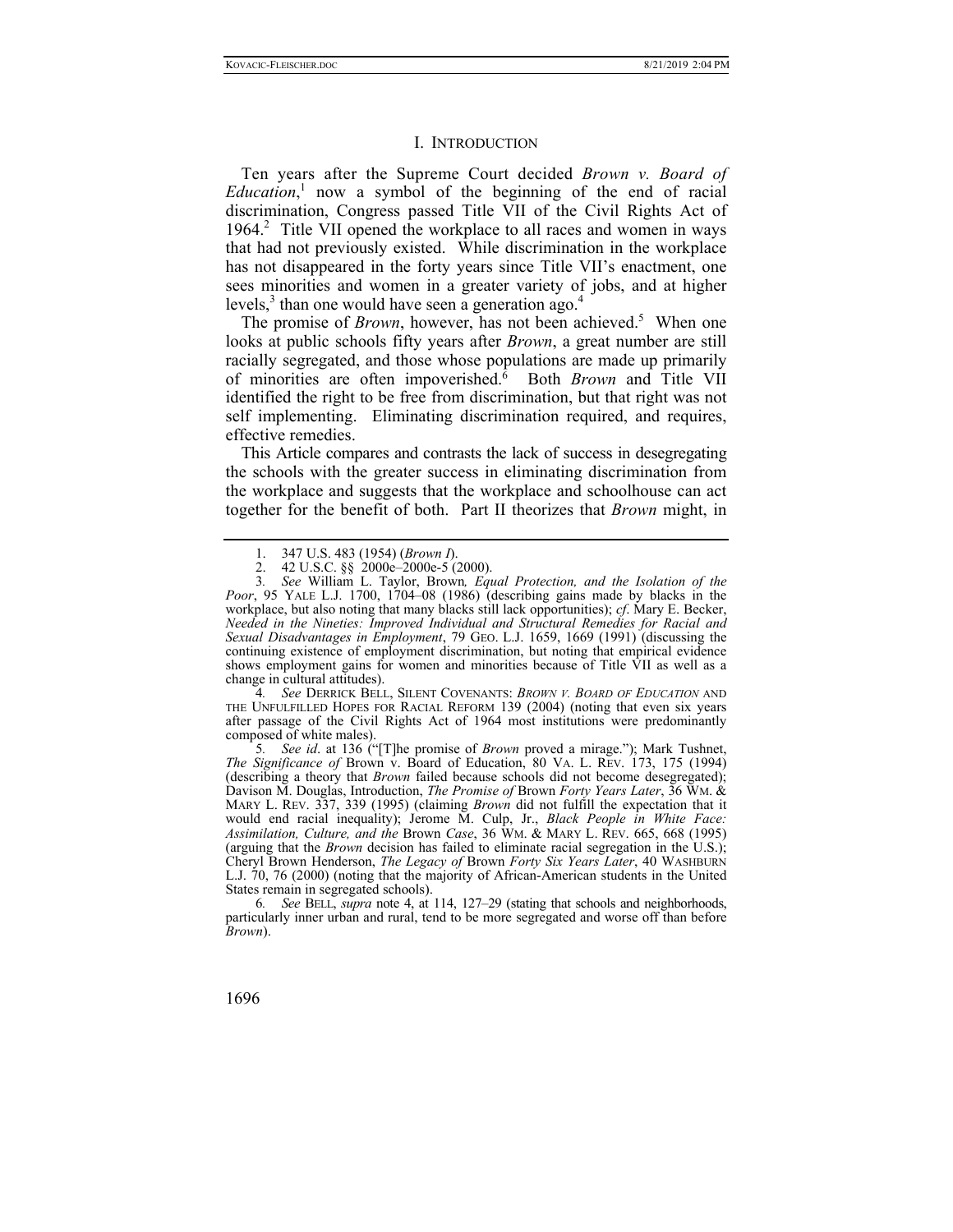hindsight, have been more successfully implemented<sup>7</sup> and demonstrates why what might have been done earlier probably would not work today. Part III compares the plight of students who have not been helped by *Brown* with the plight of working parents whose family demands have kept them from sharing fully in the promise of Title VII. It suggests, given the greater success of racial integration in the workplace than in the schoolhouse, that the workplace and schoolhouse might work together to benefit both.

#### II. DESEGREGATION DILEMMA

### *A. History*

In 1954, the U.S. Supreme Court held that governments violated the equal protection clause of the Fourteenth Amendment to the Constitution when they required schools to be segregated by race, even if the schools had equal resources, which in reality they rarely, if ever, had.<sup>8</sup> To overrule *Plessy v. Ferguson*,<sup>9</sup> the Court relied on findings by trial courts, whose cases were consolidated in *Brown*, that the schools were separate but being equalized.10 *Plessy* had held, in the context of seating on railway carriages, that separate but equal facilities for blacks and whites satisfied the demands of equal protection.<sup>11</sup> A year after the Court in *Brown* overruled *Plessy*, it reviewed the remedial portion of the cases and ordered desegregation with "all deliberate speed."12

Desegregation orders by district courts implementing *Brown* were resisted and defied.<sup>13</sup> In the new era of television, people around the nation and the world saw the ugly resistance and defiance, and the often

<sup>13</sup>*. See* BELL, *supra* note 4, at 19 (noting resistance to desegregation was "open and determined"); Paul Gewirtz, *Remedies and Resistance*, 92 YALE L.J. 585, 588 (1983) (describing many types of resistance by whites to desegregation).



<sup>7</sup>*. See generally* WHAT *BROWN V. BOARD OF EDUCATION* SHOULD HAVE SAID: THE NATION'S TOP LEGAL EXPERTS REWRITE AMERICA'S LANDMARK CIVIL RIGHTS DECISION (Jack M. Balkin ed., 2001) (collecting alternative opinions from scholars); BELL, *supra* note 4, at 20–28 (writing an alternative opinion that *Brown* should have enforced the equality required by *Plessy* rather than overruling that case).

<sup>8</sup>*. Brown I*, 347 U.S. 483, 495 (1954).

 <sup>9. 163</sup> U.S. 537 (1896), *overruled by Brown I*, 347 U.S. at 483.

<sup>10</sup>*. Brown I*, 347 U.S. at 492 & n.9 (summarizing trial court findings of "substantial equality" between black and while schools or school districts progressing in good faith toward equalizing schools).

<sup>11</sup>*. Plessy*, 163 U.S. at 548–49.

 <sup>12.</sup> Brown v. Bd. of Educ., 349 U.S. 294, 301 (1955) (*Brown II*).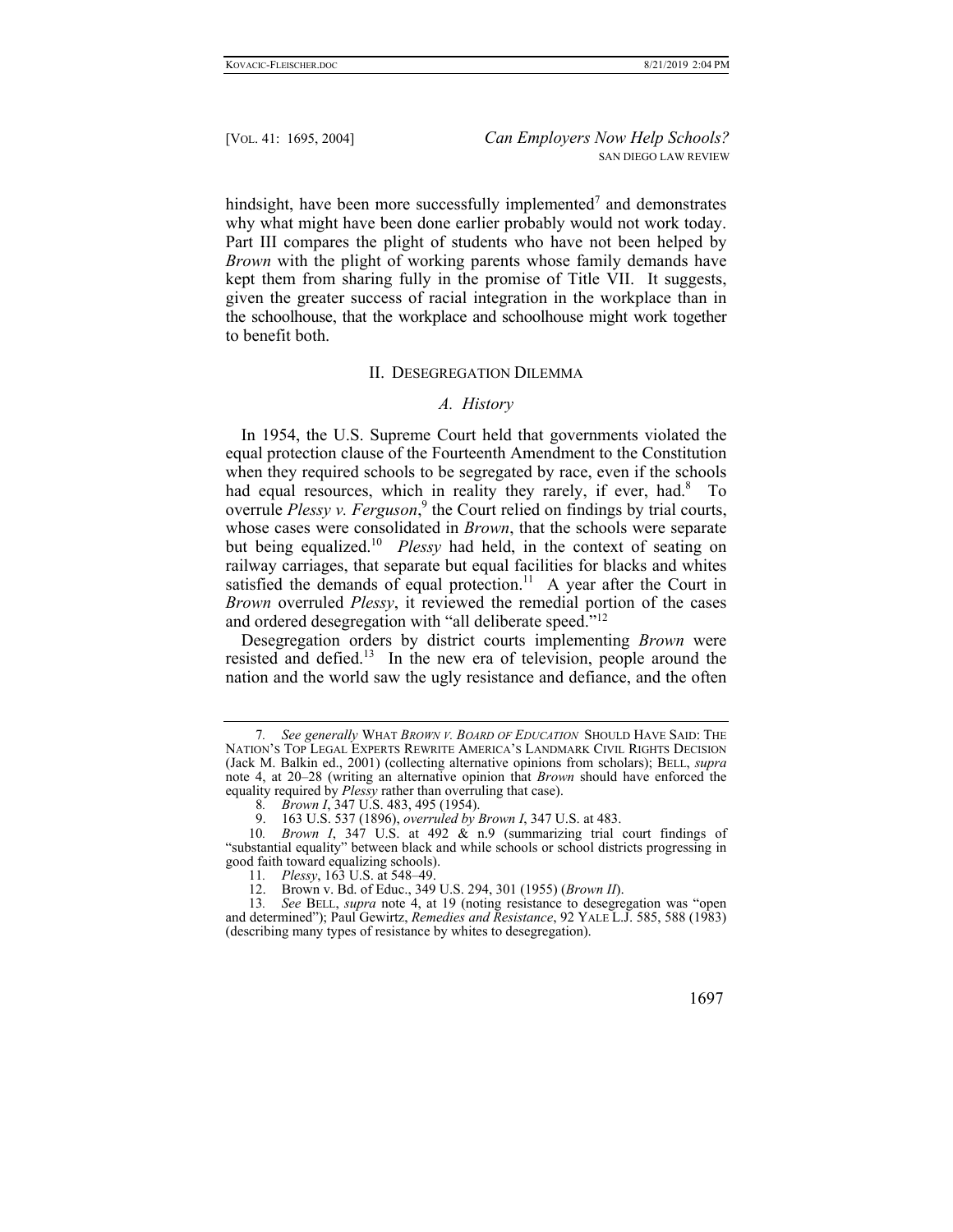violent mistreatment of blacks by whites.<sup>14</sup> Against this background of discrimination, and following the command of equality articulated by *Brown*, Congress passed the Civil Rights Act of 1964.<sup>15</sup> Title VII of that Act prohibited employers and unions from discriminating against employees because of "race, color, religion, sex, or national origin."16

Even after the passage of Title VII, courts were still struggling with how to desegregate the schools despite the fact that the Act had included Title VI, which prohibited institutions, including schools, that received federal funds from discriminating on the basis of race.<sup>17</sup> Title VI did not provide a structure for desegregating schools; rather, it provided that federal funds would be withdrawn from institutions that discriminated.<sup>18</sup> Title VII provided a detailed approach for ending discrimination in the workplace.

The major affirmative remedy under Title VII was "reinstatement or hiring" of employees discriminated against.<sup>19</sup> Although school districts differed in substantial ways from employers, courts attempted a type of "instatement" remedy, inclusion of black students into white schools. Although faced with delaying tactics by states and school districts,  $20$ some trial courts ordered administrators of previously all white public schools to admit a few black students.<sup>21</sup> Those courts, however, did not

16. 42 U.S.C. §§ 2000e-2(a)–2000(e)-2(b) (2000).

17. 42 U.S.C. § 2000d (2000).

19. 42 U.S.C. § 2000e-5(g)(1).

20*. See* ROBERT J. COTTROL ET AL., *BROWN V. BOARD OF EDUCATION*: CASTE, CULTURE, AND THE CONSTITUTION, 187–202 (2003) (describing many of the tactics used by school boards to delay implementation of desegregation); BELL, *supra* note 4, at 96, 212–13 & n.4 (describing delays from procedural issues raised in courts).

21*. See, e.g.*, Adams v. Sch. Dist. No. 5, 232 F. Supp. 692, 698 (E.D.S.C. 1964) (ordering school district to admit six black children to white school); Cooper v. Aaron, 358 U.S. 1, 5, 14 (1958) (affirming court order to require white high school in Little Rock, Arkansas to admit a few black students); *see also* BELL, *supra* note 4, at 95 (describing resistance to admission of black students into white high school in Little Rock, Arkansas by governor of Arkansas); *cf*. Steiner v. Simmons, 111 A.2d 574, 579 (Del. 1955) (holding, in a case prior to the decision of *Brown II*, that school board exceeded its authority in ordering black students be admitted to white schools because the U.S. Supreme Court in *Brown I* had not yet ordered desegregation).

<sup>14</sup>*. See* BELL, *supra* note 4, at 134 (listing the types of abuse covered by television journalists).

<sup>15</sup>*. See id*. at 135–36 (describing differing views as to whether the Civil Rights Act was enacted because of *Brown* or would have been enacted in any event at that time).

<sup>18</sup>*. Id.* § 2000d-1(1). In the years following passage of the Civil Rights Act of 1964, regulations giving guidance for desegregation were promulgated pursuant both to Title VI, 29 U.S.C., and congressional acts that provided school funding. The guidance was not explicitly provided in the congressional statutes. *See* Neal Devins & James B. Stedman, *New Federalism in Education: The Meaning of the Chicago School Desegregation Cases*, 59 NOTRE DAME L. REV. 1243, 1245–57 (1984) (discussing regulations under Title VI and various education funding statutes).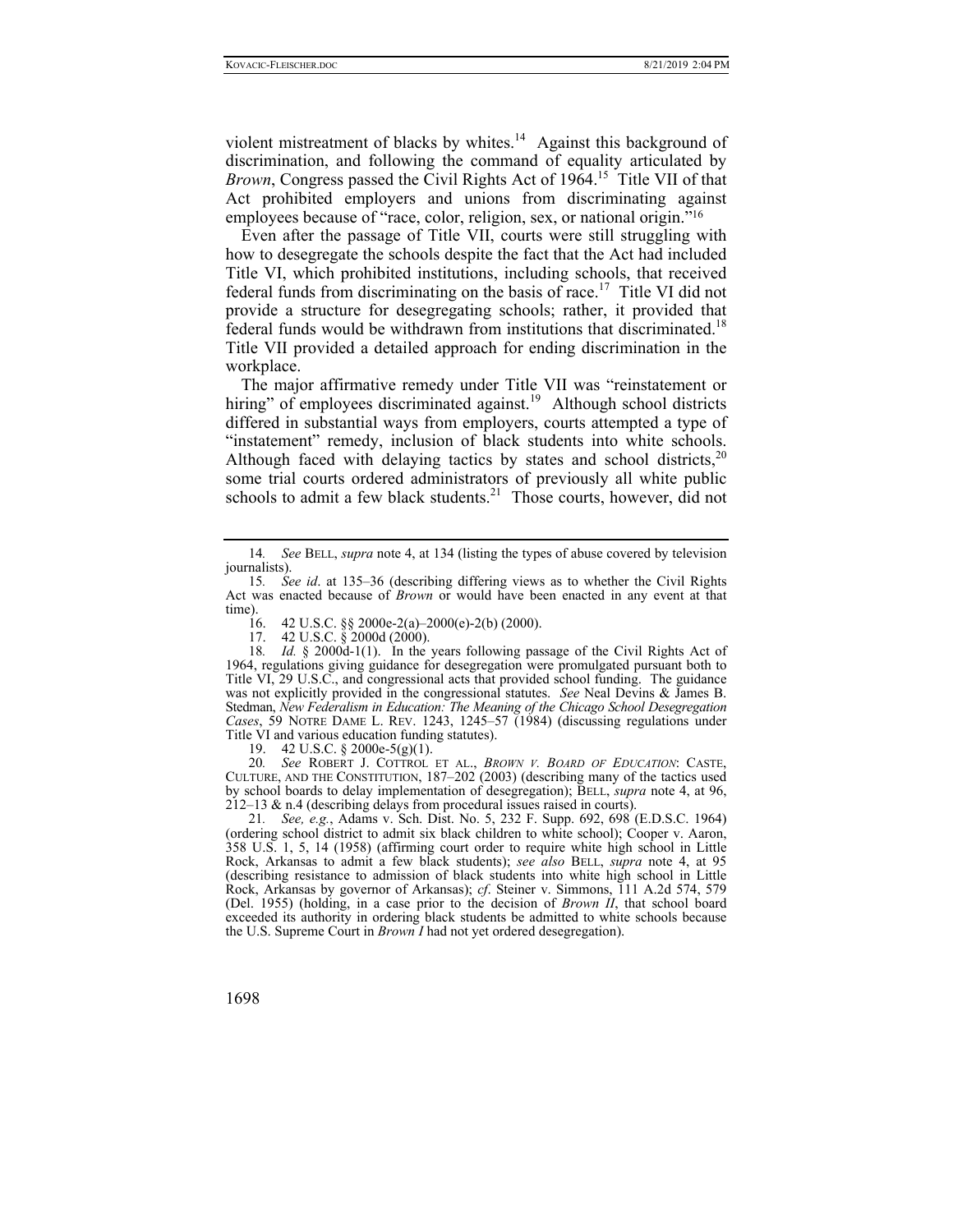deal first with the reality that the segregated schools were separate and unequal.<sup>22</sup>

Although Title VII and *Brown* both had the goal of ending discrimination, employers and schools have different functions. Employers can choose among applicants and hire those needed for the work. Public schools, on the other hand, educate everyone. Thus, unlike school systems, most employers did not need to maintain separate but equal establishments to discriminate. Employers could just exclude those whom they did not want. At the time of *Brown*, in areas that permitted or required segregation, there were slots for blacks in black schools and whites in white schools. If those schools really had been separate but equal, as the Supreme Court had assumed, courts might have been able to desegregate schools by having a number of students trade places, sending some black students to white schools and some white students to black schools, especially in areas where the white and black schools were close together. In many places, while public schools were segregated, neighborhoods were somewhat integrated.<sup>23</sup>

Schools did not exchange students, however. $24$  Whether such an exchange would have worked will never be known, as the schools were not equal. While there were many talented and dedicated black teachers, the schools were seriously underfunded and lacked facilities and supplies.<sup>25</sup> Because schools were unequal, large numbers of students could not immediately be integrated. With only a few black students initially transferred to white schools, whites had safety in numbers while

 <sup>22.</sup> The trial courts in three of the four cases consolidated in *Brown* had issued "equalization" orders to improve the black schools. *See Brown I*, 347 U.S. 483, 486 n.1  $(1954).$ 

<sup>23</sup>*. See, e.g.*, *Adams*, 232 F. Supp. at 698 (ordering school district to enroll black students in "the white schools to which they would be entitled as a white child living in the same school zone"); *see also* BELL, *supra* note 4, at 90–91 (describing courts' approval, prior to *Brown*, of sending black students to black schools further from their homes than white schools).

 <sup>24.</sup> See, for example, *Norwalk Core v. Norwalk Board of Education*, 423 F.2d 121 (2d Cir. 1970), in which the court affirmed denial of a temporary restraining order to close all black school pending outcome of plaintiff's motion to have black and white children exchanged between black and white schools. The court further refused to overturn the school board's decision in a voluntary desegregation plan to close the minority school in an underprivileged area despite plaintiffs' claim that closing the school and not busing children into it as well as out of it denied them equal protection because the school board was doing the best it could with existing resources. *Id*. at 122,  $124.$ <br>25.

<sup>25</sup>*. See* BELL, *supra* note 4, at 124–25 (describing talent of teachers but disparities in school budgets).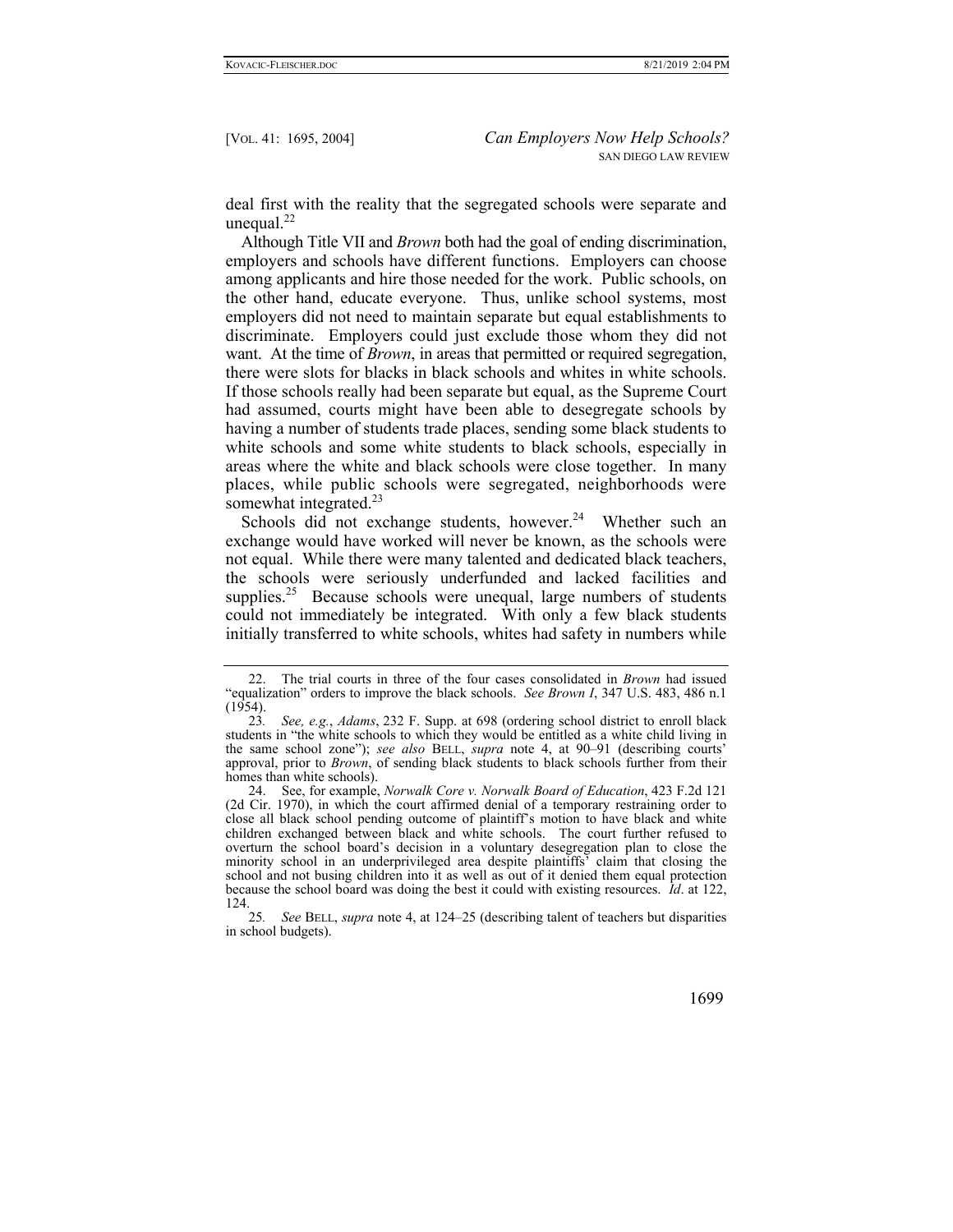a few black students had to bear the brunt of taunts and threats.<sup>26</sup> Thus, courts ignored the racially separated schools' inequality at the peril of integration, illustrating that assumptions in a liability phase should not necessarily be carried into the remedial phase.

In hindsight, the courts might have tried a two-step remedy: courts might have first chosen to enforce the equality in "separate but equal," and second ordered elimination of the "separate." How long the time between the two orders should have been, one year or a generation, is only a subject of debate, as this, too, did not occur. The justices who decided *Brown*, however, did not have the benefit of hindsight. Because an order to equalize the black and white schools would most likely have been viewed as a decision to delay or even obstruct desegregation, it was probably unavailable.<sup>27</sup> If resources had been used to improve previously neglected black schools before desegregation, exchanging students between black and white schools might have been easier than sending a few black students to white schools.<sup>28</sup> Of course, hostility toward the idea of putting black and white children in the same school would have still been an enormous impediment. For example, county officials in Prince Edward County, Virginia, ordered the schools closed rather than have black and white children educated together.<sup>29</sup>

In the employment field, the timing of Congressional legislation provides a picture of a brief "separate but equal" period. One year before Congress passed Title VII, it passed the Equal Pay Act.<sup>30</sup> That Act requires employers to pay women and men alike if both do the same work.31 Thus, the pay inequities between the sexes were addressed before the barriers to jobs were eliminated by Title VII. One can roughly analogize correcting unequal pay disparities with correcting school disparities before eliminating barriers to entry. Of course, the pay inequities were not corrected in a year, nor are they yet corrected,

<sup>26</sup>*. See generally* COTTROL ET AL., *supra* note 20, at 195 (describing marshals escorting four black girls to elementary to school amidst taunts and threats).

<sup>27</sup>*. See generally* BELL, *supra* note 4, at 27 (writing an alternative opinion to *Brown* directing resources to black schools to enforce *Plessy*, but acknowledging that such an opinion at the time would have been "condemned").

<sup>28</sup>*. See* Gewirtz, *supra* note 13, at 652–53 (suggesting, before *Jenkins* was decided, that improving schools might decrease white resistance to desegregation).

<sup>29</sup>*. See* Griffin v. County Sch. Bd., 377 U.S. 218, 225 (1964) (holding unconstitutional the county's closing of public schools rather than having black and white children attend together); *see also* Jennifer E. Spreng, *Scenes from the Southside: A Desegregation Drama in Five Acts*, 19 U. ARK. LITTLE ROCK L. REV. 327, 330 (1997) (describing history of Prince Edward County's desegregation, including resistance of whites to desegregation despite financial hardship of resistance).

 <sup>30. 29</sup> U.S.C. § 206(d) (2000).

 <sup>31.</sup> During World War II, a temporary Labor Board prohibited wage differentials based on race. *See* BELL, *supra* note 4, at 132–33.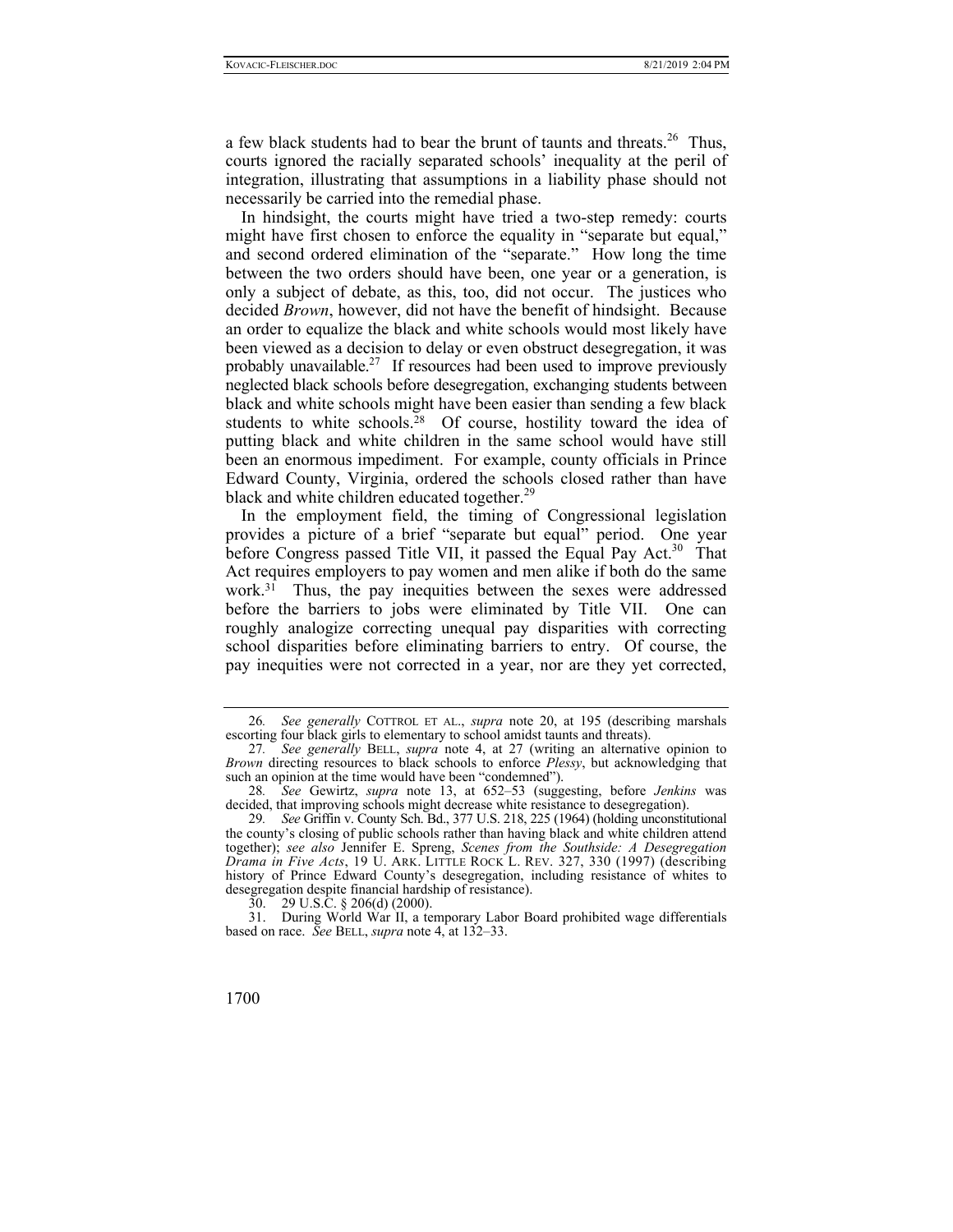but men knew (and know) that they would not be penalized by the improvement of women's salaries because the Act prohibited employers from reducing any salaries to equalize pay.32 Similarly, *Brown* might have ordered disparities between schools to be remedied, and then ordered that segregation be eliminated, with the idea that no student transferred would be disadvantaged by the transfer. Ironically, years after *Brown* was decided, courts did order that disparities among schools be remedied, but times and neighborhoods had changed, and that remedy was too late.

In recent years, some school districts that were under court orders for having unconstitutionally segregated schools have been permitted to terminate judicial supervision. It is not necessary for those school districts to prove that desegregation has been eliminated, but to show a good faith effort to do what they could to eliminate segregation.<sup>33</sup> The effects of "white flight" were held to be beyond the control of the courts.<sup>34</sup>

#### *B. Separate But Equal Too Late*

## *1. White Flight*

In *Missouri v. Jenkins*, the trial judge ordered, over the course of a number of years, that the Kansas City school system make major improvements.<sup>35</sup> These remedies were necessary, the court held, to eliminate the vestiges of unconstitutional segregation and to attract back nonminority students whose parents had fled to the suburbs or enrolled them in private schools.<sup>36</sup> The judge noted the difficulty of desegregating a district that was  $68.3\%$  black,  $37$  but was unable to order that students in the suburbs be exchanged with those who remained in Kansas City

 <sup>32. 29</sup> U.S.C. § 206(d)(1).

<sup>33</sup>*. See* Freeman v. Pitts, 503 U.S. 467, 471 (1992) (holding that judicial supervision of school districts can be terminated in incremental stages); Bd. of Educ. v. Dowell, 498 U.S. 237, 250 (1991) (remanding to the district court to assess whether school board complied in good faith with past decrees and eliminated vestiges of discrimination "to the extent practicable"). *See generally* Wendy Parker, *The Future of School Desegregation*, 94 NW. U. L. REV. 1157 (2000) (analyzing desegregation cases, noting many have terminated jurisdiction but concluding there is still a role for courts in desegregating schools).

<sup>34</sup>*. Dowell*, 498 U.S. at 250 n.2 (noting that the district court had found residential segregation not to be a vestige of prior school desegregation).

 <sup>35.</sup> Missouri v. Jenkins, 515 U.S. 70, 75–80 (1995) (*Jenkins III*).

<sup>36</sup>*. Id*. at 74, 76–77.

<sup>37</sup>*. Id*. at 76.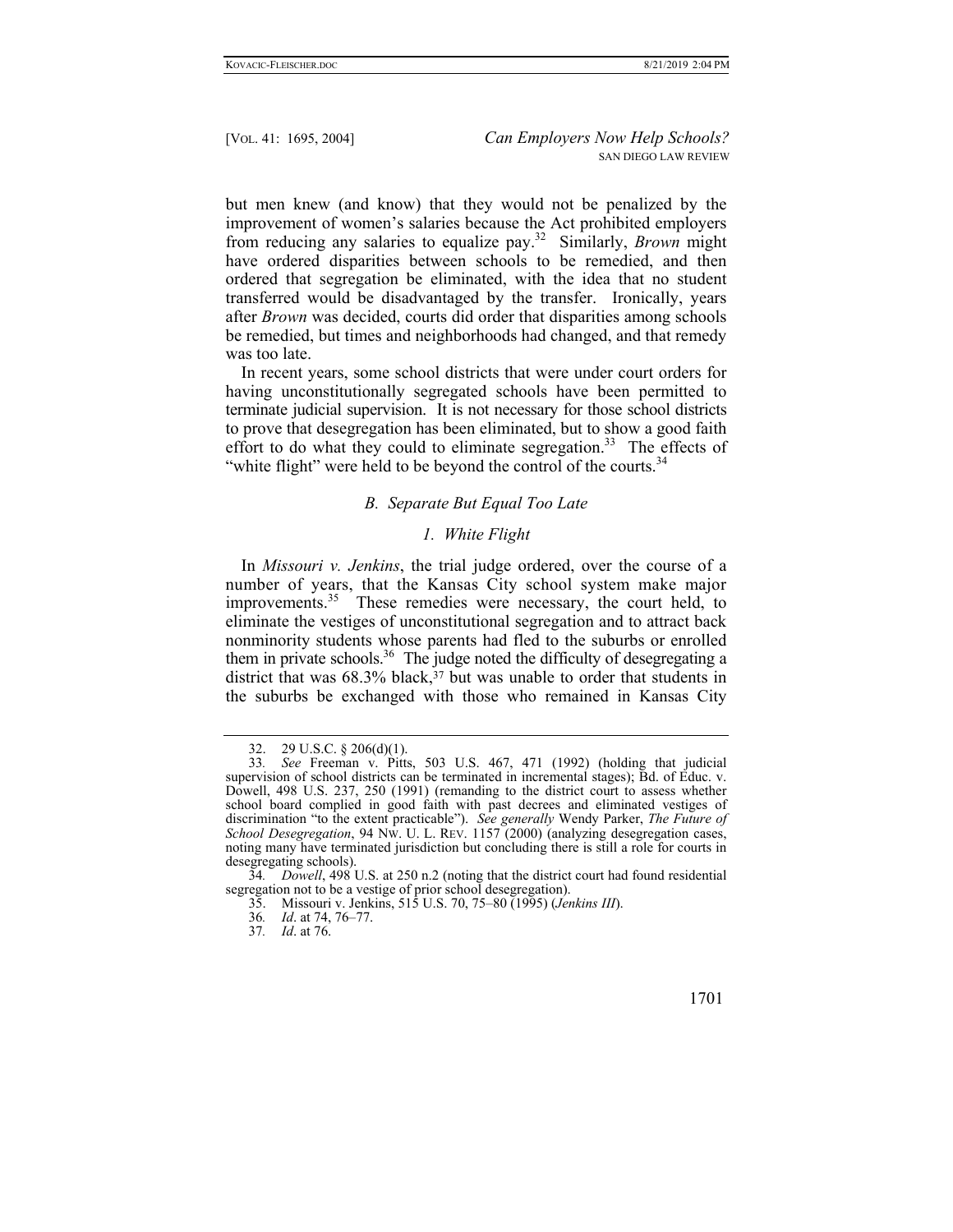because of the Supreme Court's decision in *Milliken v. Bradley*. 38 In *Milliken*, the Court invalidated a city-suburban student exchange remedy in Detroit, holding that the remedy for segregation could not go beyond the city's political boundaries unless the outlying political subdivisions had also been responsible for the unconstitutional desegregation.<sup>39</sup> Because the suburbs around Detroit had not discriminated, the Court reasoned that they could not be included in the remedy.<sup>40</sup> The judge in *Missouri v. Jenkins* had similarly found that the suburbs of Kansas City were not guilty of intentional discrimination.<sup>41</sup>

*Missouri v. Jenkins* made three trips to the Supreme Court.<sup>42</sup> The Supreme Court, in its third opinion, held that the ambitious remedy was beyond the scope of the constitutional violation.<sup>43</sup> The existing segregation was no longer the result of state action, but rather was the result of housing patterns. Whites who could afford to move had fled to the suburbs or private schools to avoid the results of segregation.<sup>44</sup> Presumably they fled not solely because of racial prejudice, but also because of concern about the quality of the public schools.<sup>45</sup> Thus, the trial court in *Missouri v. Jenkins* had sought to alleviate that latter concern by trying to correct the effects of segregation and to recapture the whites who had fled. Had some of the previously black schools not been inferior to the white ones, perhaps some of the white flight to the suburbs would not have occurred.<sup>46</sup> Once it had occurred, however, it was hard to reverse. Presumably it is easier to entice a family to stay put, than to entice one to return. Once a family has gone to the effort and expense of relocating, the family probably is not inclined to relocate again. And the family who did not move physically, but enrolled its children in private schools, probably does not want its children to change schools again. Had there been less white flight to the suburbs, desegregation might have been easier to achieve. Ironically, then, the remedy in *Missouri v. Jenkins* came too late.

 42. The first involved attorneys' fees. Missouri v. Jenkins, 491 U.S. 274 (1989) (*Jenkins I*), *aff'd in part, rev'd in part*, 495 U.S. 33 (1990), *rev'd*, 515 U.S. 70 (1995). The second is described *infra* in the text accompanying notes 56–57.

43*. Jenkins III*, 515 U.S. at 94.

<sup>38</sup>*. Id*. (citing Milliken v. Bradley, 418 U.S. 717 (1974) (*Milliken I*), *aff'd*, 433 U.S. 267 (1977) (*Milliken II*)).

<sup>39</sup>*. Milliken I*, 418 U.S. at 745.

<sup>40</sup>*. Id*. at 752.

<sup>41</sup>*. Jenkins III*, 515 U.S. at 95.

<sup>44</sup>*. Id*. at 94–95.

<sup>45</sup>*. See* BELL, *supra* note 4, at 112 ("[I]nferiority of black schools kept white families from moving into predominantly black neighborhoods."). *See generally* Erwin Chemerinsky, *The Segregation and Resegregation of American Public Education: The Courts' Role*, 81 N.C. L. REV. 1597, 1605–09 (2003) (describing causes of white flight).

<sup>46</sup>*. Cf.* Gewirtz, *supra* note 13, at 652–53 (suggesting, before *Jenkins* was decided, that improving schools might decrease whites' resistance to desegregation).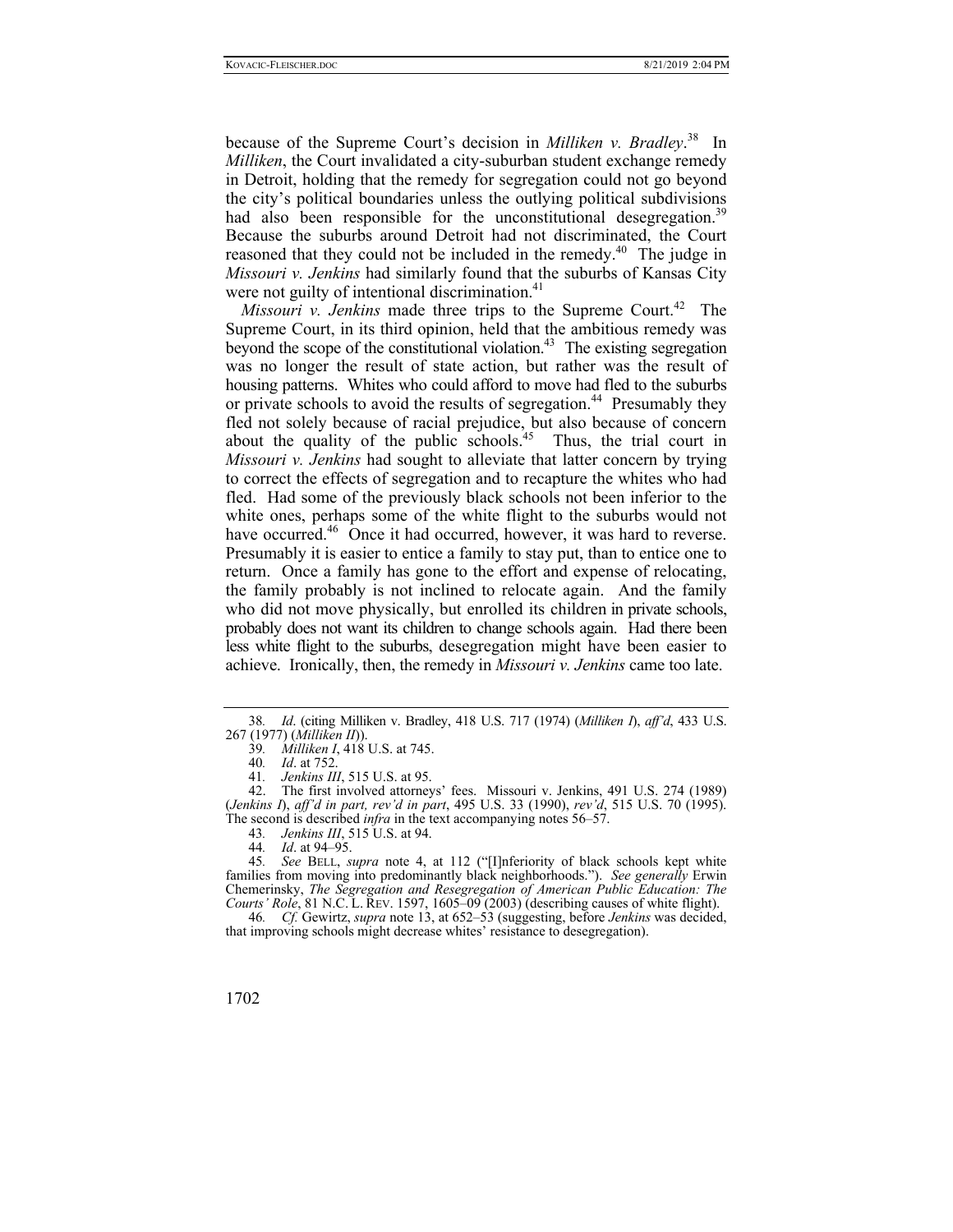#### *2. Cost*

The Equal Pay Act required a number of private employers to increase women's wages.<sup>47</sup> Thus, a type of private antidiscrimination "tax" was imposed. That tax was either passed on to consumers or taken out of employers' profits to compensate for past economic discrimination of women. If courts had ordered school districts to allocate resources to equalize black and white schools as a first step, the costs imposed also would have been an antidiscrimination tax. Public schools, however, do not have profits to trim or customers to absorb costs. Public schools rely on the levy of "real" taxes.

A generation before the judge in *Missouri v. Jenkins* ordered the Kansas City public schools to be improved, courts enforcing *Brown* ordered desegregation rather than improvements to neglected black schools.<sup>48</sup> Had they ordered improvements, given the long period of neglect, the amount of money needed would probably have been enormous,49 as it was in *Jenkins*. 50 In hindsight, again, that amount might have been less than the costs caused by active opposition that followed desegregation orders $51$  and the costs of busing and other later orders.52 Of course the courts might have had to use their contempt powers had school boards refused to raise and allocate money to the neglected black schools.<sup>53</sup> Failure to allocate resources in the past was

<sup>47</sup>*. See generally* HEIDI HARTMANN ET AL., EQUAL PAY FOR WORKING FAMILIES: NATIONAL AND STATE DATA ON THE PAY GAP AND ITS COSTS (1999) (providing examples of companies that have had to make back payments in order to adjust for wage discrimination).

<sup>48</sup>*. See supra* notes 27–33 and accompanying text.

 <sup>49.</sup> The school board in the Delaware case consolidated with *Brown* in the Supreme Court had chosen desegregation as a cheaper alternative than equalizing the black and white schools. *See* BELL, *supra* note 4, at 25 (describing, in an alternative opinion, the experience of the Delaware case).

 <sup>50.</sup> Missouri v. Jenkins, 515 U.S. 70, 78–79 (1995) (*Jenkins III*) (describing more than \$500 million in court ordered capital improvements and \$200 million in court ordered salary increases).

 <sup>51.</sup> William N. Eskridge, Jr., *Some Effects of Identity-Based Social Movements on Constitutional Law in the Twentieth Century*, 100 MICH. L. REV. 2062, 2091 (2002) (describing the effects after the *Brown I* decision, generally mentioning the refusal of some school districts to desegregate and particularly detailing the events in Little Rock, Arkansas where the governor directed the school district to defy the *Brown I* decision).

<sup>52</sup>*. See, e.g.*, *Milliken II*, 433 U.S. 267, 290 (1977) (holding that compensatory and remedial programs are permissible to correct segregation); Swann v. Charlotte-Mecklenburg Bd. of Educ., 402 U.S. 1, 30 (1971) (permitting courts to order busing of students to correct segregation).

<sup>53</sup>*. Cf.* Spallone v. United States, 493 U.S. 265, 267 (1990) (holding district court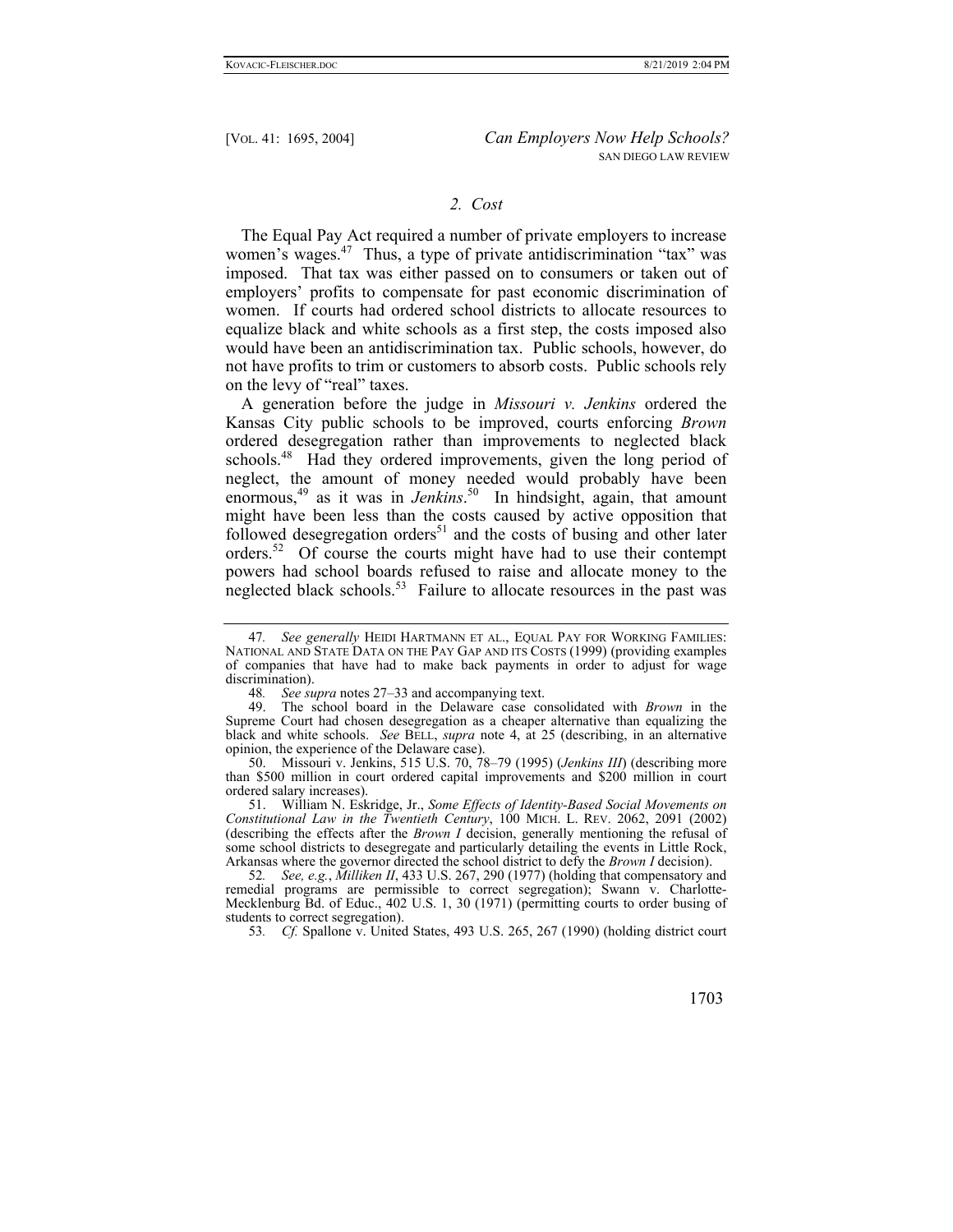one of the reasons the schools were inadequate in the first place.<sup>54</sup> On the other hand, localities might have felt that they were buying time from desegregation orders and allocated the funds as the lesser of two evils. Perhaps, during the period of time that schools were improved, some attitudes about desegregation might have changed or opposition to integration might have lessened.

While transferring students between equally good schools might have been more palatable than sending a few black children to white schools, a case that reached the Supreme Court a decade after *Brown* illustrates how far school officials would go to avoid desegregation. In *Griffin v. County School Board*, school officials closed public schools rather than integrate them. The Supreme Court upheld the trial judge's order to the officials to open the schools and levy taxes.<sup>55</sup> A generation later, in *Jenkins*, the Supreme Court invalidated the trial judge's order imposing taxes to pay for the ordered school improvement.56 Citing *Griffin*, the Court held that while federal courts have the power to order officials to levy taxes, the trial court in *Jenkins* abused its discretion by imposing a tax itself.57 Query whether the taxing order, like the improvement remedy, came too late.

#### *3. Courts or Legislatures*

Whether the local governments order a tax increase or whether a court imposes one relates to a more general question of the relationship between courts and legislatures. In comparing remedies for employment and educational discrimination, one notes that the employment remedies were enacted by Congress, while the desegregation remedies were ordered by courts. Although one would expect a constitutional right to education consistent with the equal protection clause to be enforced more vigorously than a statutory right to freedom from discrimination in both private and public workplaces, it may at times be the reverse.

abused its discretion in holding city council members personally in contempt without waiting to see if order against city would be effective in achieving the city's compliance with a consent decree in housing discrimination case). *See generally* COTTROL ET AL., *supra* note 20, at 196–97 (describing contempt order against Governor of Mississippi's opposition to James Meredith's attendance at the University of Mississippi).

<sup>54</sup>*. See generally* BELL, *supra* note 4, at 15 (describing disparities between funding for black and white schools).

 <sup>55.</sup> Griffin v. County Sch. Bd., 377 U.S. 218, 233 (1964).

 <sup>56.</sup> Missouri v. Jenkins, 495 U.S. 33, 51–52 (1990) (*Jenkins II*), *rev'd*, 515 U.S. 70  $(1995).$ <br>57.

Id. at 51–52, 55–56 (citing *Griffin*, 377 U.S. at 233 (upholding court order to county officials, who had closed the public schools rather than desegregate them and had contributed to the support of white private schools, to open public schools and raise taxes to support them)).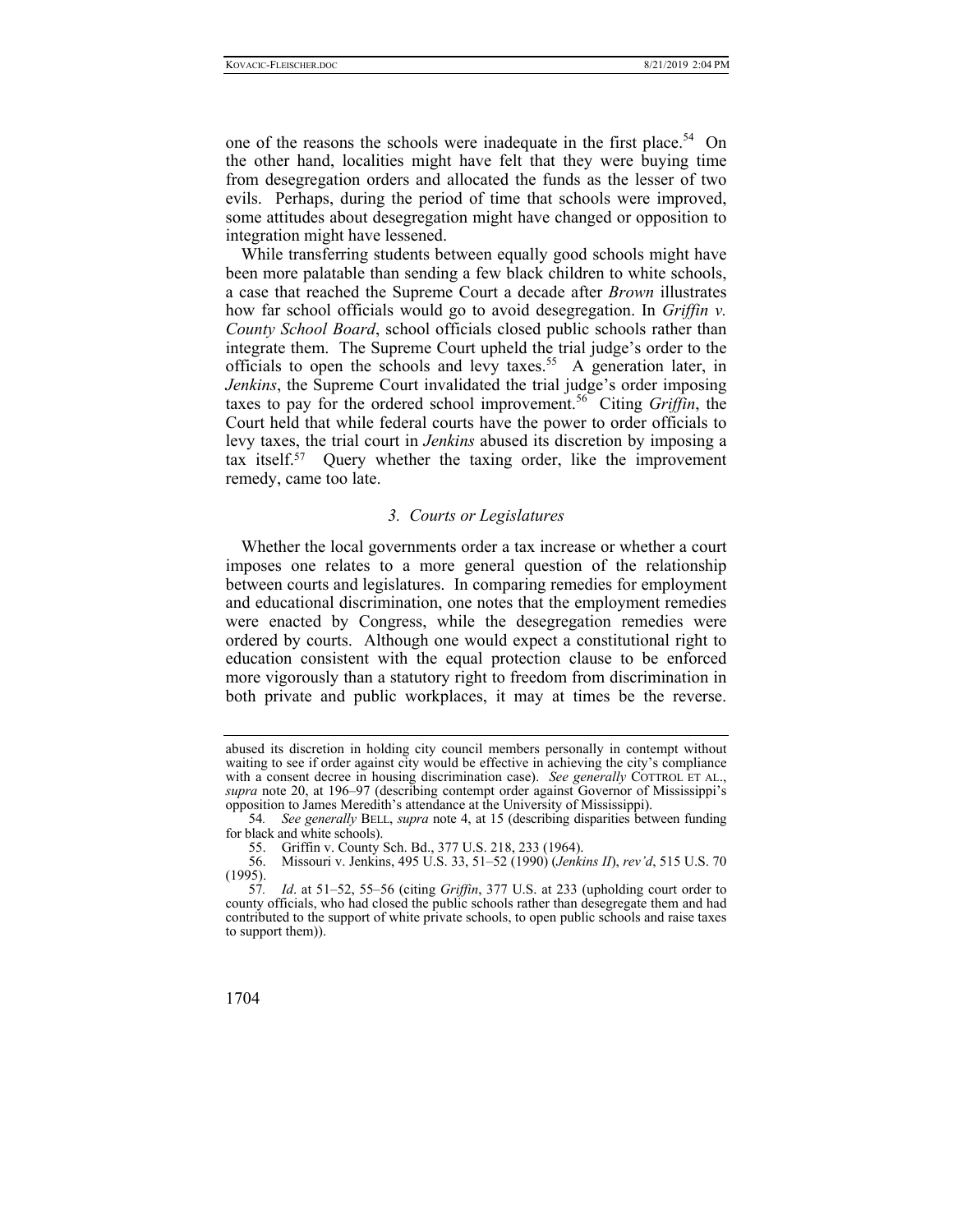While there may not be universal support for a particular law, statutes are enacted pursuant to a democratic concept of elected officials following the will of the majority.<sup>58</sup> In addition, statutes can be enacted after hearings, detailed study, and consideration of broad ramifications. Statutes can delineate a complex remedial scheme, phase in relief, and design specific penalties to deter disobedience.<sup>59</sup>

Federal judicial decisions, however, are indirectly democratic. Federal judges are appointed by those who are elected, but then the judges and justices serve for life and their salaries cannot be reduced. $60$ Because judges are protected from reprisal, federal judges theoretically are able to reach conclusions that do not have majority support.<sup>61</sup> Almost by definition, one area that might not have majority support is protection of minority rights. It becomes ironic that while one of the roles of the federal judiciary is to protect the rights of minorities, enforcement of those rights may depend on the support of the majority.<sup>62</sup>

Had Congress had the support to pass a statute to implement *Brown* shortly after it had been decided, schools might be more integrated today. While Congress did pass Title VI of the Civil Rights Act of 1964, it did not provide statutory guidance for desegregation<sup>63</sup> the way Title VII of the same act provided a remedy for employment discrimination.

<sup>58</sup>*. See* Susan Bandes, *Reinventing* Bivens*: The Self-Executing Constitution*, 68 S. CAL. L. REV. 289, 323 (1995) (noting the perception that legislation is democratic and the practicality that unpopular legislation will probably not be enacted).

<sup>59</sup>*. See id*. at 322–25 (stating that the Congress can consider the broad implications of a matter, hold hearings, commission studies, and appropriate funds to enforce the remedy).

 <sup>60.</sup> U.S. CONST. art. III, § 1.

<sup>61</sup>*. See* Bandes, *supra* note 58, at 303–04 (noting that courts protect civil liberties); *id*. at 323 (noting that the "politically insulated federal judiciary" can make unpopular decisions); Judith Resnik, *Trial as Error, Jurisdiction As Injury: Transforming the Meaning of Article III*, 113 HARV. L. REV. 924, 1014–15 (2000) (stating that the guaranteed life tenure for judges enables them to be independent of political pressure, but that the independence is limited by the judiciary's reliance on Congress for funding the courts' administrative staff).

<sup>62</sup>*. See generally* BELL, *supra* note 4, at 21 (writing an alternative *Brown* opinion saying that the "outraged resistance [of whites] could undermine and eventually negate even the most committed judicial enforcement efforts" to desegregate the schools).

<sup>63</sup>*. See supra* text accompanying notes 17–18.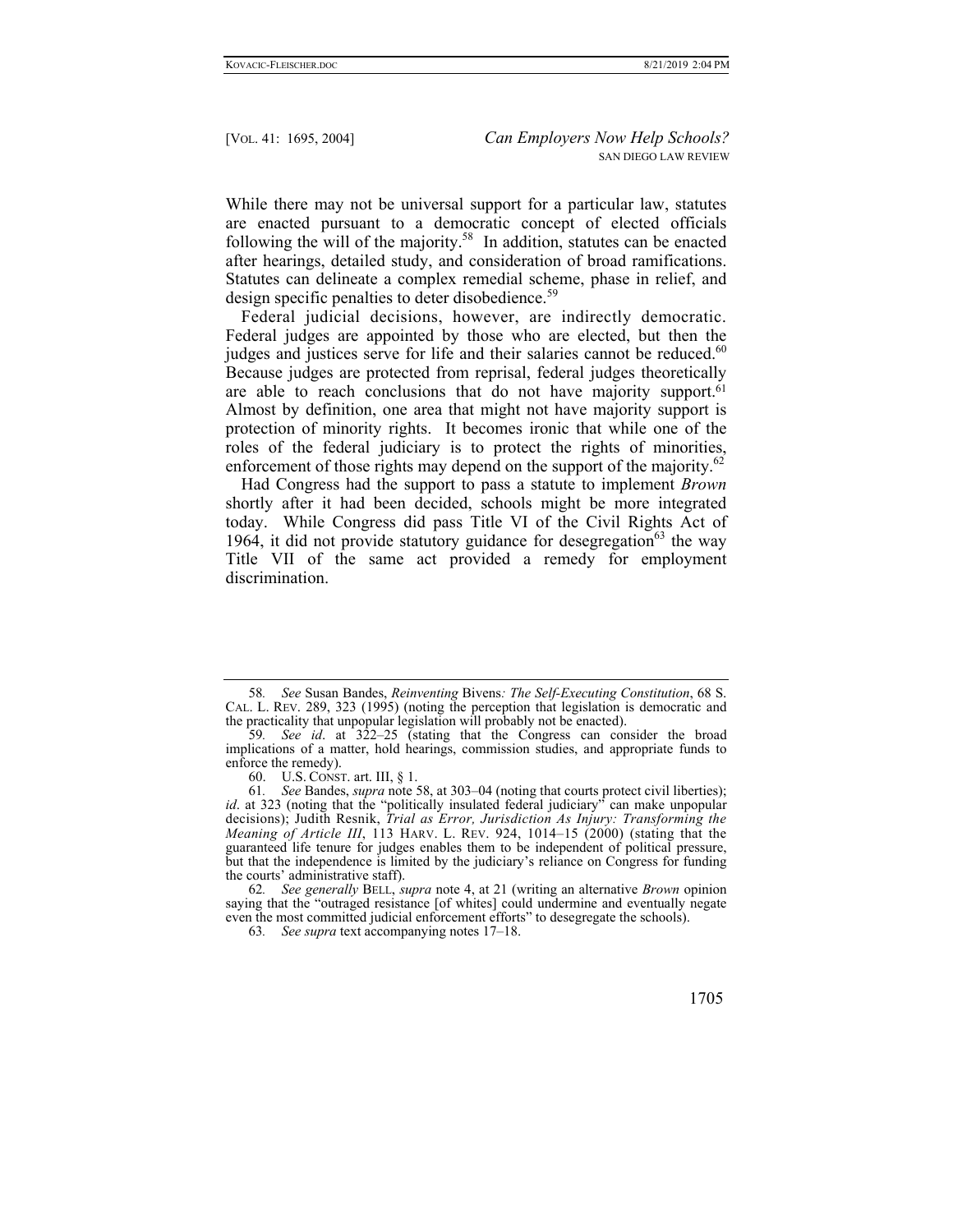## III. EXCHANGE THE NEIGHBORHOOD SCHOOL FOR THE WORKPLACE SCHOOL

#### *A. A Suggestion*

While the idea of desegregating neighborhood schools may be unrealistic after more than a generation of white flight and the limits set by the Supreme Court in *Milliken* and *Jenkins*, perhaps it is time for the schools to leave the neighborhood and move to the workplace. Schools would "move" to the workplace if children could attend schools, either existing or newly built, where a parent works. $^{64}$  If so, then the demographic composition of schools might change. This suggestion would require, at a minimum, a re-examination of the neighborhood school concept, the cooperation of a number of jurisdictions, whether they be different school districts or different states, and money. Of course, having a school near a workplace would not be a particularly useful option if the school were poor. In the case of urban settings, local schools may be those from which whites fled years ago. If employers saw the availability of nearby schools as a family friendly employment option, then they should have an incentive to see that the schools improved. Employers might be able to provide money, time, or expertise to the schools or be able to interest local, state, or federal governments to do the same.65 Whether schools working with employers could improve would be a serious matter of debate, as school districts with poor schools are struggling with how to improve them. A full "school-work" plan cannot be created in an essay, but a few benefits can be suggested.<sup>66</sup>

## *B. Desegregation Benefit*

Workplaces have become better integrated than neighborhoods and

 <sup>66.</sup> This Article does not solve problems with the "school-work" suggestion. Whether schools could be improved with resources from without the school system is a large question. Other problems suggest themselves: Who would fund the school? How can children be attracted from neighborhood or private schools to a school near an employment center? What would happen if an employee is terminated or resigns? What happens when workplaces and neighborhoods are in different jurisdictions? Who would elect the school board and make final decisions? Who might be potentially liable and for what? What type of transportation, if any would be provided? And so on.



<sup>64</sup>*. See* Candace Saari Kovacic-Fleischer, United States v. Virginia*'s New Gender Equal Protection Analysis with Ramifications for Pregnancy, Parenting, and Title VII*, 50 VAND. L. REV. 845, 907 (1997) (suggesting that students be permitted to attend school near a parent's workplace); *see also* John C. Goodman, *School Choice vs. School Choice*, 45 HOW. L.J. 375, 387 (2002) (arguing that students should have a choice of schools not dependent upon the family income and noting that, in Barbados, parents can send their children to school where they live or work).

<sup>65</sup>*. See, e.g.*, BELL, *supra* note 4, at 172–73 (describing the corporate support that the Frederick Douglass Academy in Harlem receives).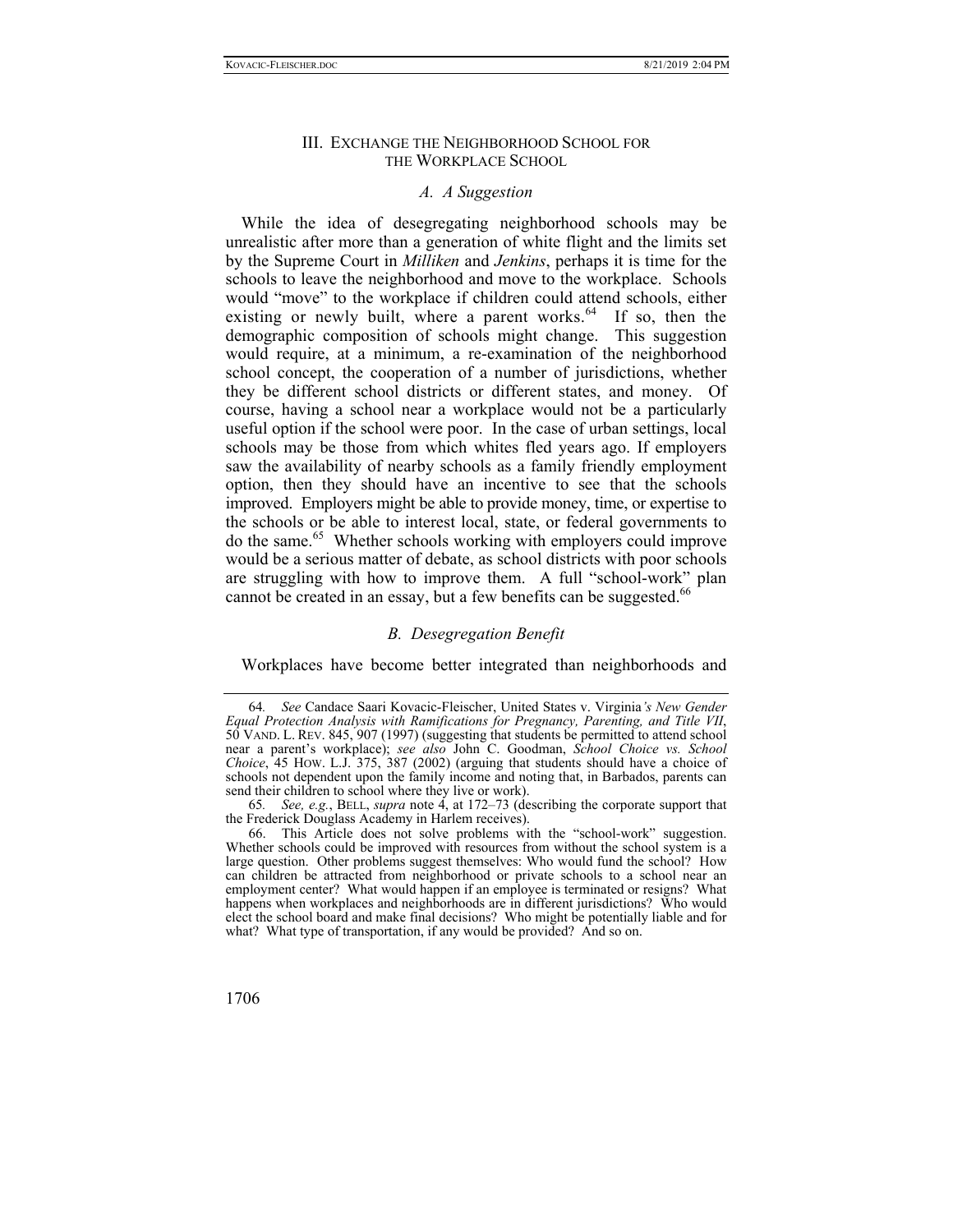thus neighborhood schools.67 If schools were to follow employment patterns rather than housing patterns, more racial diversity should appear in the schools. More economic diversity should also appear because people who work in the same place do not have the same salaries.<sup>68</sup> Children who have not been helped by *Brown* might benefit by having an alternative to a neighborhood school or a substitute, such as a charter school or vouchers. Locating schoolrooms near workplaces could have advantages for employees and employers, too.

## *C. Employees' Benefits*

Employees who are parents have been less well served than others by Title VII. With more employment opportunities for women and minorities, more families with children have begun to have both parents in the workplace. This has created a demand for childcare and other family accommodations, the lack of which has kept some parents, especially mothers, out of the workforce or underemployed.<sup>69</sup> There are very few statutes that help parents balance family and work responsibilities. Title VII provides that employers not discriminate against pregnant women.<sup>70</sup> The Family and Medical Leave  $Act^{71}$  provides job protection for employees of large companies who take twelve weeks of unpaid leave for the birth, adoption or serious illness of a child. Neither of these statutes helps parents with the many demands they face.<sup>72</sup> While a bill was introduced in Congress to protect parents from employment discrimination, it did not pass.<sup>73</sup>

<sup>67</sup>*. See supra* note 3.

 <sup>68.</sup> Studies indicate that the same student will do better in a school in an affluent area than in a poor area. *See* Peter Zamora, Note, *In Recognition of the Special Educational Needs of Low-Income Families?: Ideological Discord and Its Effects upon Title I of the Elementary and Secondary Education Acts of 1965 and 2001*, 10 GEO. J. ON POVERTY L. & POL'Y 413, 413–14 (2003) (reviewing studies of achievement levels of students depending upon income levels).

<sup>69</sup>*. See generally* Kovacic-Fleischer, *supra* note 64 (arguing that more family friendly arrangements in the workplace should be required by Title VII).

 <sup>70. 42</sup> U.S.C. § 2000e(k) (2000).

<sup>71. 29</sup> U.S.C. §§ 2601–2654 (2000).

<sup>72</sup>*. See* Candace Saari Kovacic-Fleischer, *Litigating Against Employment Penalties for Pregnancy, Breastfeeding and Childcare*, 44 VILL. L. REV. 355, 355–57 (1999) (discussing the inadequacies of legal employment protections for childrearing).

<sup>73</sup>*. See generally* Peggie R. Smith, *Parental-Status Employment Discrimination: A Wrong in Need of a Right?*, 35 U. MICH. J.L. REFORM 569 (2002) (analyzing the proposed Discrimination Against Parents Act and other legislative alternatives to protect parents in the workplace).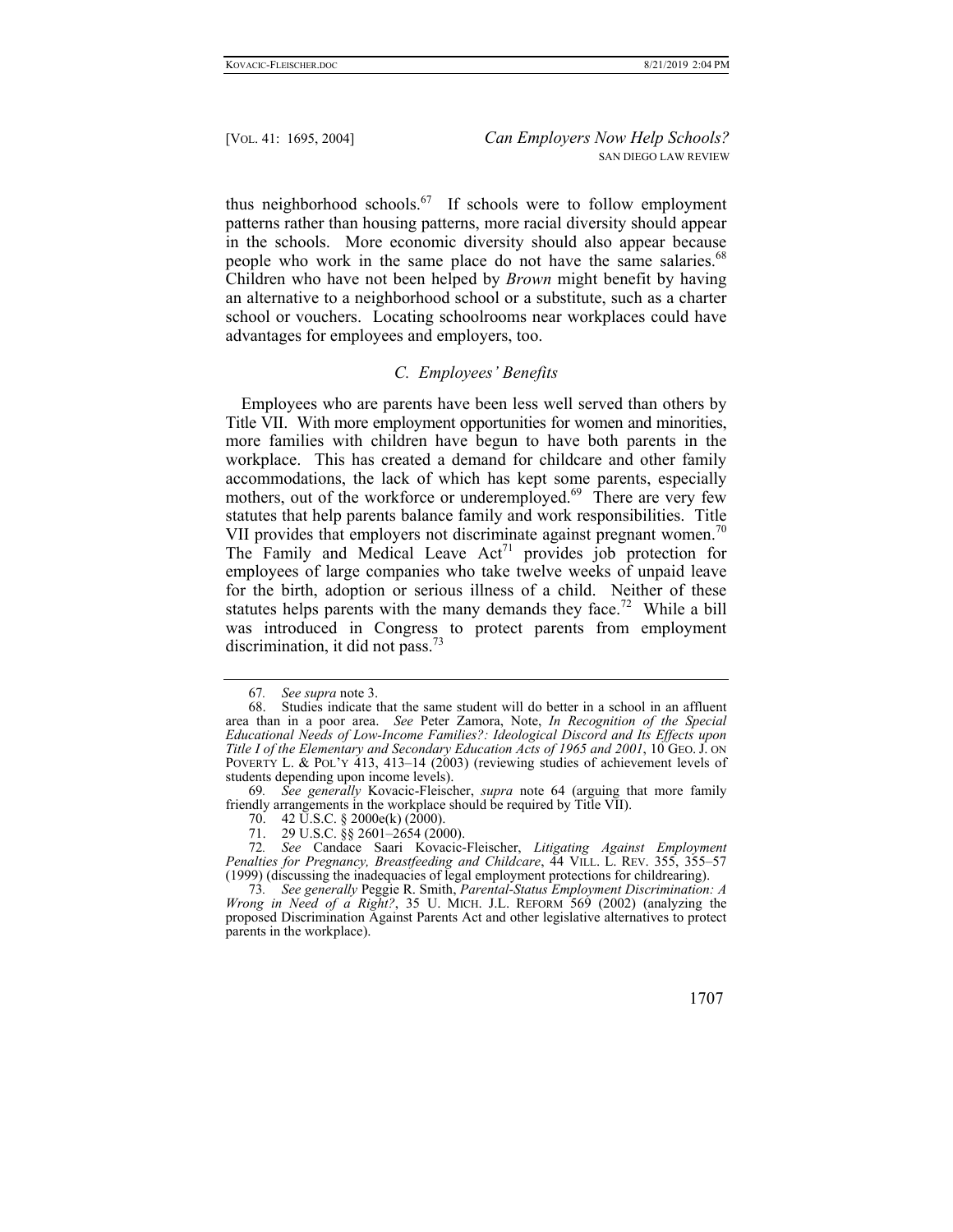One of the major demands a parent faces is making sure a child is in a safe environment. For the middle class, that demand was often met by a mother at home. With more parents no longer at home all, the need for daycare has expanded.<sup>74</sup> A school near a parent's workplace could fulfill two functions: education for the child and daycare for the parent. This would be particularly helpful if the school had hours coordinated with the workplace and educated children younger than those now considered "school aged." Besides providing peace of mind, it might enable a parent to spend more time with children by commuting together or being close enough to spend some time at the school. Since parental involvement is frequently cited as an important factor in the success of a child,<sup>75</sup> children and schools would benefit as well as parents.

## *D. Employer Benefits*

Employers could also benefit. They lose productivity when their workers worry about whether they have enough time with their children or where they are. Nearby schools might give parents peace of mind and employers a boost in productivity. Many employers see that family friendly benefits help attract and retain good employees.<sup>76</sup>

Some employers are concerned about a shrinking pool of educated workers, making it particularly important for them to be able to attract and retain employees.<sup>77</sup> With schools available as family friendly benefits, both parents and employers would be invested in the success of the schools. Better schools and better student success would contribute to better future workers. Well-educated children would become another generation of employees.

#### IV. CONCLUSION

The era of desegregation has created many ironies: the remedy of improving minority schools was ordered too late, the remedy of court ordered taxes was too late, congressional action was too little, and courts now have terminated judicial supervision of school districts without

<sup>77</sup>*. See* SYLVIA ANN HEWLETT, WHEN THE BOUGH BREAKS: THE COST OF NEGLECTING OUR CHILDREN 20 (1991).



See Kovacic-Fleischer, *supra* note 64, at 905–07 (discussing need for nonparental childcare because many women who traditionally had raised children at home are now in the workforce).

<sup>75</sup>*. See* Nancy Buchanan, *The Effects of Parental Involvement on 12th Grade Achievement*, 4 GEO. PUB. POL'Y REV. 75 (1998) (reviewing studies and conducting a study showing correlations between differing types of parental involvement and student success).

<sup>76</sup>*. See* Kovacic-Fleischer, *supra* note 64, at 905 n.337 (discussing employers who find family friendly policies cost effective).